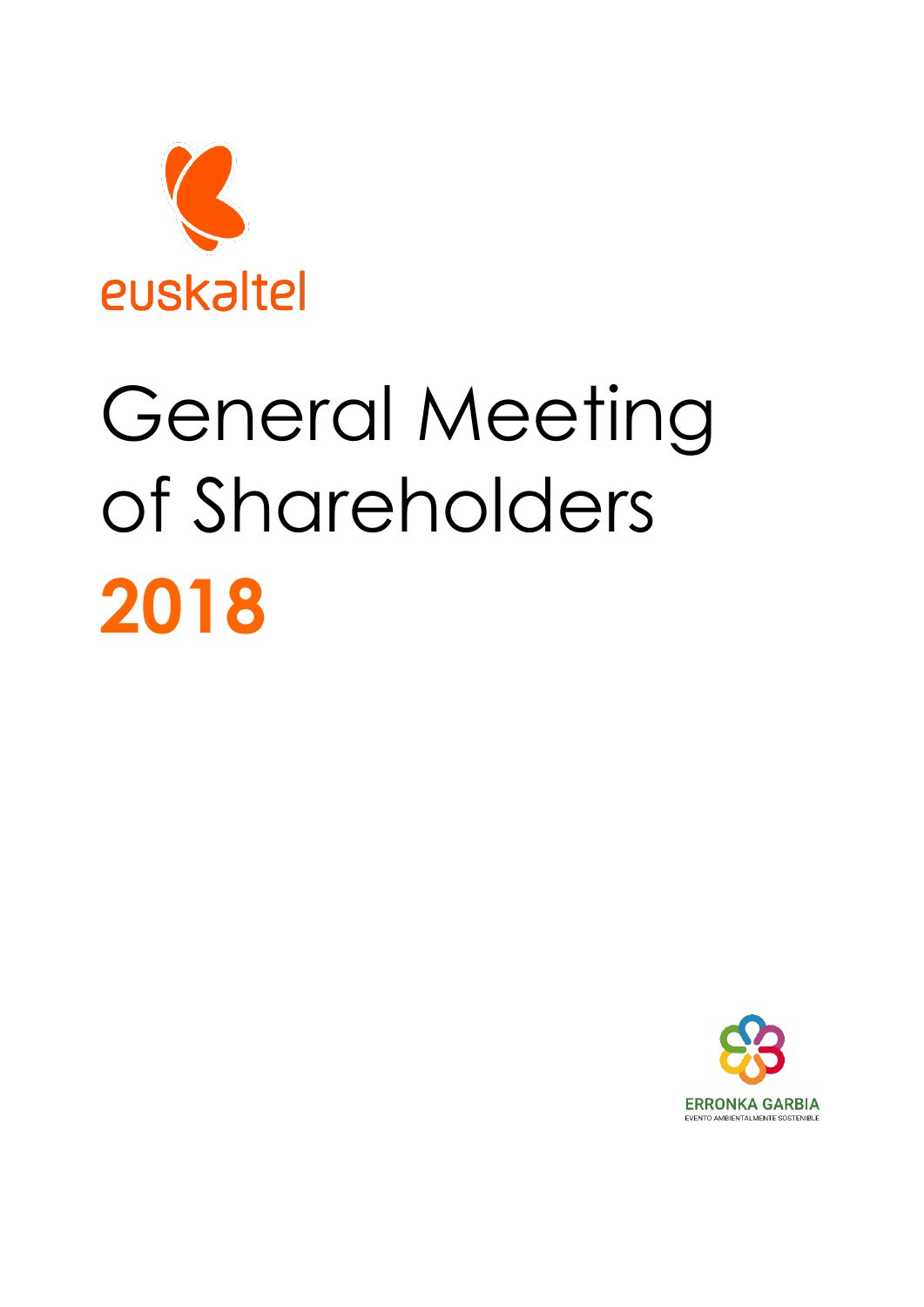

# **REPORT FORMULATED BY THE BOARD OF DIRECTORS OF EUSKALTEL, S.A. REGARDING THE PROPOSED INCREASE IN THE MAXIMUM LIMIT OF THE DELEGATION TO THE BOARD OF DIRECTORS OF THE POWER TO ISSUE SIMPLE DEBENTURES OR BONDS, NOTES AND OTHER SIMILAR FIXED INCOME SECURITIES, AS WELL AS PREFERRED SHARES, REFERRED TO IN ITEM FIVE ON THE AGENDA FOR THE ANNUAL GENERAL MEETING OF SHAREHOLDERS OF THE COMPANY CALLED FOR 1 JUNE 2018, ON FIRST CALL, AND FOR 2 JUNE 2018 ON SECOND CALL**

#### **I. Object of the report**

This report is prepared by the Board of Directors of Euskaltel, S.A. ("**Euskaltel**" or the "**Company**") in compliance with the requirements established in section 319 of Royal Decree 1784/1996, of 19 July, approving the Regulations of the Commercial Registry (the "**Regulations of the Commercial Registry**") and article 16 of the Bylaws of the Company in order to provide a rationale for the proposal submitted for the approval of the shareholders at the Annual General Meeting of Shareholders of Euskaltel called to be held on 1 June 2018 on first call, and the next day, 2 June 2018, on second call, under item five on the agenda relating to the increase in the maximum limit of the delegation of powers granted by resolution of the shareholders at the General Meeting of 27 June 2016 in favour of the Company's Board of Directors, with express powers of substitution, to issue simple debentures or bonds, notes and other similar fixed income securities, not convertible into new shares of the Company or exchangeable for outstanding shares of the Company, as well as preferred shares; and to the authorisation for Euskaltel to be able to guarantee all obligations that may arise for its subsidiaries from the issues of securities thereby.

#### **II. Rationale for the proposal**

The dynamic of all commercial companies generally, and of large and listed companies particularly, require that their governance and administration bodies have appropriate instruments at all times in order to respond to the needs of the Company in each case and in view of the circumstances of the market. With good reason, there are occasions in which the success of a strategic initiative depends on the ability to achieve it rapidly, without the delays and costs involved in the holding of a General Meeting of Shareholders.

Along these lines, the issue of simple bonds or debentures, notes and other fixed income securities of a similar nature, not convertible into new shares of the Company or exchangeable for outstanding shares of the Company, as well as preferred shares, constitutes one of the instruments for financing companies through the attraction of external funds.

The Board of Directors believes that the issue of these instruments is justified by the expedience of having those mechanisms allowed by current corporate law that permit the Company to be in a position to acquire the funds needed to meet the corporate interest. In other words, the goal of such delegation is to give the Board of Directors the instruments, manoeuvrability and responsiveness required by the competitive environment in which the Company operates.

The foregoing is also especially important in view of the economic environment of recent years, in which the volatility of the markets and difficulties in accessing credit make it advisable for the Company's Board of Directors to have the means necessary, and in the amount necessary, to be able to access different available funding sources when so required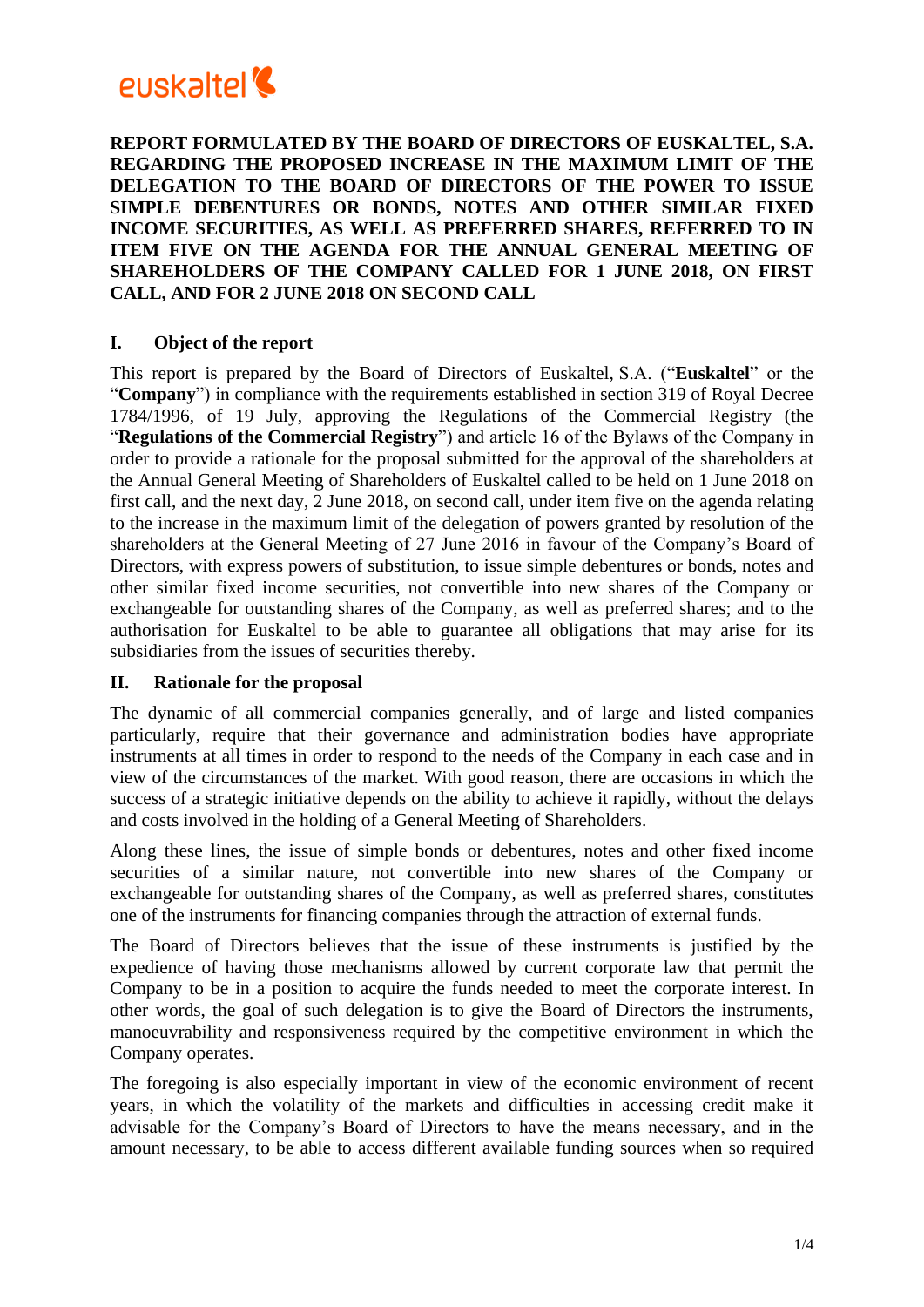

and advisable by the circumstances, and thus be able to benefit from the most advantageous financial terms at each moment.

In light of all of the foregoing, on 27 June 2016, the shareholders acting at a General Meeting of Shareholders of Euskaltel authorised the Company's Board of Directors to issue simple bonds or debentures, notes and other fixed income securities of a similar nature, as well as preferred shares, not convertible into new shares of the Company or exchangeable for outstanding shares of the Company, in the amount of 300 million euros. The Company has utilised a portion of this authorised amount through the registration of a European note programme with the Irish Stock Exchange in the maximum amount of 200 million euros. The main goal of this programme is to reduce the financial cost of debt, complementing the traditional bank financing instruments.

In view of the current circumstances of the markets and of the Company, the Board of Directors finds it appropriate to increase said authorisation conferred by the shareholders at the General Meeting of Shareholders of Euskaltel by an additional 300 million euros.

Therefore, pursuant to the provisions of article 319 of the Regulations of the Commercial Registry and article 16 of the Bylaws, the proposed increase, if appropriate, in the maximum quantitative limit for the issue of simple debentures or bonds, notes and other fixed income securities of a similar nature, not convertible into new shares of the Company or exchangeable for outstanding shares of the Company, as well as preferred shares, is submitted for the consideration of the shareholders at the General Meeting of Shareholders, with no change in the other terms and conditions of the original authorisation of the shareholders acting at the General Meeting of Shareholders of 27 June 2016.

The proposed resolution thus established the maximum amount of issues of said financial instruments at 600 million euros. The Board of Directors finds it appropriate to increase the limit of the authorisation granted by the shareholders at the General Meeting of Shareholders so that it is sufficiently broad and increases flexibility in attracting a volume of funds on the capital market that is at any time deemed necessary by the Board of Directors, all in order to further develop the financing policy of the Company and its group, but always under the premise of reducing the financial cost of the borrowed funds used and without this increase in maximum quantitative limit entailing any change in the Company's financing policy or increase in the level of indebtedness existing at the time of making any issue under the authorisation.

Along these lines, the Board of Directors reiterates its commitment to maintain an appropriate structure of equity and debt, with a Net Financial Debt / Ebitda ratio within a range of 3x and 4x, after absorbing the higher indebtedness arising from the non-organic growth transactions carried out in recent years and that have entailed leverage levels for Net Financial Debt / Ebitda of close to 4.5x.

#### **III. Proposed resolution**

Pursuant to the foregoing, the full text of the proposed resolution submitted to the shareholders at the General Meeting of Shareholders reads as follows:

**"***Five.- Increase to 600 million euros of the maximum limit of the authorisation given to the Company's Board of Directors by the shareholders at the General Meeting of 27 June 2016 regarding the issue of simple debentures or bonds, notes and other fixed income securities of a similar nature, not convertible into new shares of the Company or*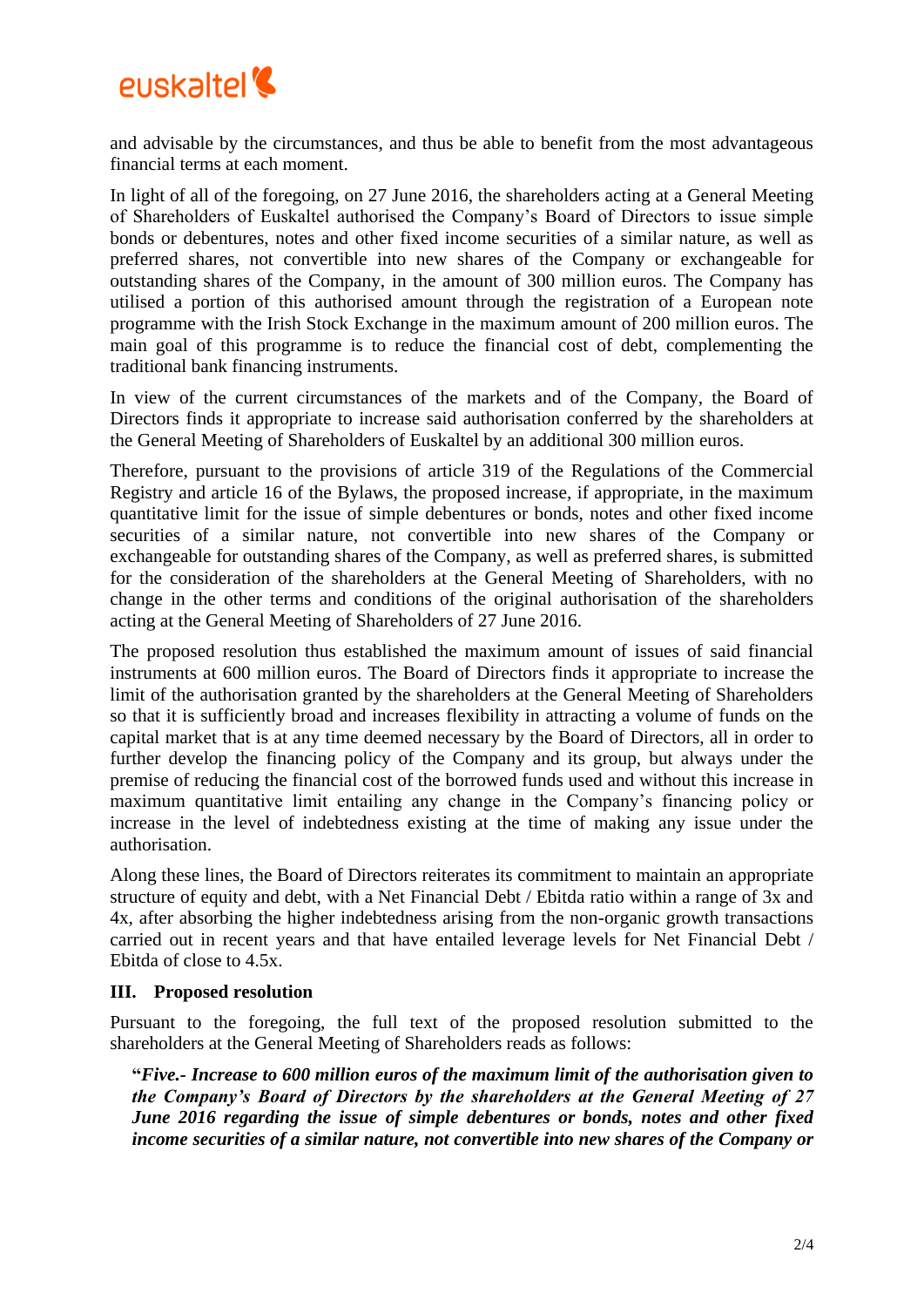

# *exchangeable for outstanding shares of the Company, as well as preferred shares, to guarantee new issues of securities by the subsidiaries up to the foregoing limit*

*Pursuant to the provisions of article 319 of the Regulations of the Commercial Registry and article 16 of the Bylaws, it is hereby resolved to amend the resolution adopted by the shareholders at the Annual General Meeting of Shareholders on 27 June 2016 regarding the authorisation given to the Board of Directors, for a period of 4 years, to issue simple debentures or bonds, notes and other fixed income securities of a similar nature, not convertible into new shares of the Company or exchangeable for outstanding shares of the Company, as well as preferred shares, with a maximum limit of 300 million euros, and to guarantee the new issues of securities by the subsidiaries up to the foregoing limit.*

*In particular, it is resolved to increase the prior maximum limit of 300 million euros, increasing it by an additional 300 million euros, such that the quantitative limit of such authorisation hereafter and for future issues is established at the amount of 600 million euros, although the level of the Company's indebtedness prior to the issue may in no event be exceeded.* 

*Therefore, except as provided with respect to the new quantitative limit of 600 million euros for future issues as provided above and fixed by virtue of this resolution, the other terms and conditions of the authorisation provided to the Board of Directors by the shareholders at the General Meeting dated 27 June 2016 remain unchanged.*

*In light of the foregoing, it is stated for the record for purposes of clarification that the terms and conditions of the authorisation provided to the Company's Board of Directors for the issue of simple debentures or bonds, notes and other fixed income securities of a similar nature, as well as preferred shares, to guarantee new issues of securities by the subsidiaries of Euskaltel, are those set out below:*

#### *1. Securities to be issued*

*The negotiable securities covered by this delegation may be simple bonds or debentures, notes and other fixed income securities of a similar nature, as well as preferred shares (the "Securities").*

*The Securities that this delegation refers to may not be securities convertible into newlyissued shares of the Company or exchangeable for outstanding shares of the Company, nor may they be in the nature of warrants or other securities similar to the foregoing that may give the right to subscribe or acquire shares of the Company.*

#### *2. Period of the delegation*

*The Securities covered by the delegation may be issued on one or more occasions for a period of 5 years from 27 June 2016, i.e. the date of the resolution by means of which the delegation was made.*

#### *3. Maximum amount of the delegation*

*The total maximum amount of the issue or issues of the Securities approved under this delegation shall be 600 million euros or the equivalent thereof in another currency.* 

#### *4. Scope of the delegation*

*The delegation to issue the Securities shall cover, as broadly as required under Law, the setting of the various aspects and conditions of each issue (nominal value, issue premium, repurchase price, currency of the issue, form of representation, interest rate, amortisation,*